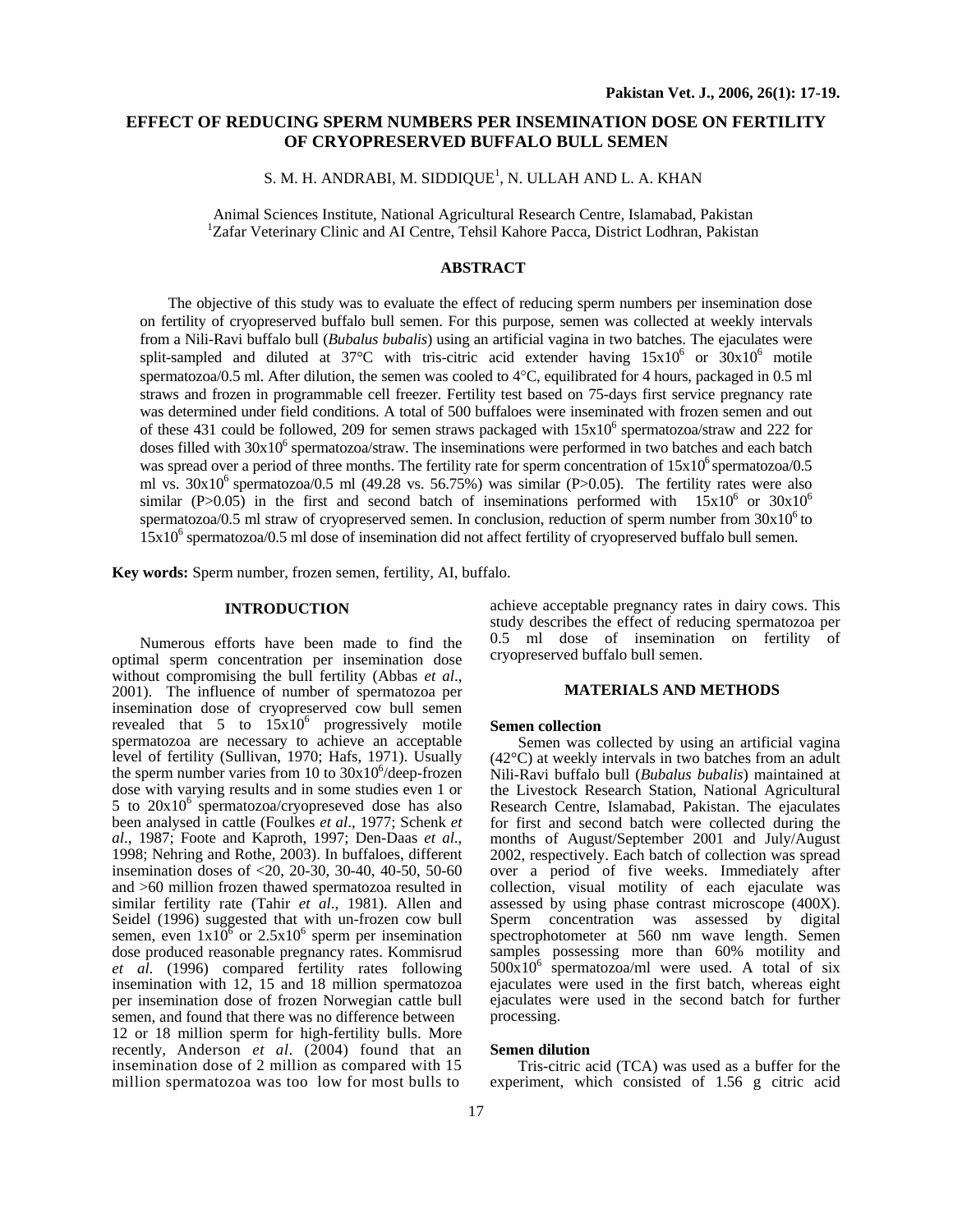(Fluka, Switzerland) and 3.0g Tris-(hydroxymethyl) aminomethane (Sigma, USA) dissolved in 74 ml distilled water (pH 6.9 and osmotic pressure 320 mOsmol/kg). Egg yolk (20%), fructose (0.2%), glycerol (6%), benzyl penicillin (1000 IU/ml) and streptomycin sulphate  $(1000 \mu g/ml)$  were added to the experimental extender.

## **Semen processing**

After a holding time of 10 minutes at 37°C, semen was diluted with TCA extender to achieve final concentration of  $15x10^6$ or  $30x10^6$  motile spermatozoa/0.5 ml. After dilution, the semen was cooled to 4°C in 2 hours @ 0.275°C/minute and equilibrated for 4 hours at 4°C. Semen was then filled in 0.5 ml straws and frozen in programmable cell freezer (Andrabi *et al*., 2001).

## **Artificial insemination and pregnancy diagnosis**

A total of 500 buffaloes with clinically normal reproductive tract and showing signs of true oestrus were inseminated. Out of these, 431 animals could be followed, including 209 for AI straws packed with 15x106 spermatozoa/straw and 222 for doses filled with  $30x10<sup>6</sup>$  spermatozoa/straw. All the experimental inseminations were performed approximately 24 hours after onset of heat. The artificially bred animals were examined for pregnancy through rectal palpation at least 75 days post-insemination. The inseminations were performed in two batches and each batch spread over a period of three months.

## **Statistical analysis**

The data on fertility were compared by using chisquare statistics (Steel and Torrie, 1980).

# **RESULTS AND DISCUSSION**

The data on effect of reducing sperm concentration per 0.5 ml insemination dose on fertility of cryopreserved buffalo bull semen are presented in Table 1. The fertility rate for sperm concentration of  $15x10^6$  vs.  $30x10^6$  spermatozoa/0.5 ml (49.28% vs. 56.75%) was similar  $(P>0.05)$ . The fertility rates were similar (P>0.05) in the first and second batch of inseminations performed with  $15x10^6$  or  $30x10^6$ spermatozoa/ $0.\overline{5}$  ml straw of cryopreserved buffalo bull semen (Table 2).

These results are similar to those of Tahir *et al.* (1981), who observed similar conception rate with different spermatozoa concentrations per insemination dose of frozen buffalo semen ranging from <20 to >60 x106 /0.5 ml dose. Similarly in cattle, Kommisrud *et al*. (1996) recorded no difference in fertility of frozen cow bull semen packed in 0.25 ml straws having concentration of 12 or 18  $(x10^6)$  sperm. Our findings are also in concomitant with those of Foote and Kaproth (1997), who found that under better field conditions, total sperm concentration per 0.5 ml of AI straw can be reduced to  $10x10^{6}$  sperm without compromising the non-return rates in dairy cattle. Recently, Nehring and Rothe (2003) found a sperm concentration of  $15x10^6$  sperm/fine straw (0.25 ml) optimum for fertility of frozen dairy bull semen. Anderson *et al*. (2004) found an insemination dose of 15x106 spermatozoa packaged in fine straw to be significantly better as compared with an AI dose of  $2x10^6$  sperm.

The overall conception rate of the present study through AI in buffaloes with varying sperm concentration falls within range reported earlier (Tahir *et al*., 1981; Andrabi *et al*., 2001). However, Anzar *et al*. (2003) found a lower conception rate in buffaloes as compared to the present studies. This variation might be

**Table 1: Effect of reducing sperm numbers per insemination dose on fertility of cryopreserved buffalo bull semen** 

| <b>Sperm</b><br>concentration<br>$(x10^6/0.5$ ml) | performed | No. of inseminations No. of pregnancy tests Pregnancies achieved<br>performed |              | Chi-square   |
|---------------------------------------------------|-----------|-------------------------------------------------------------------------------|--------------|--------------|
| 15                                                | 250       | 209                                                                           | 103 (49.28%) | $2.415^{NS}$ |
| 30                                                | 250       | 222                                                                           | 126 (56.75%) |              |

NS=Non-significant.

| Table 2: Effect of reducing sperm numbers per dose of insemination on fertility of cryopreserved |  |  |  |  |  |
|--------------------------------------------------------------------------------------------------|--|--|--|--|--|
| buffalo bull semen in relation to batch of inseminations performed                               |  |  |  |  |  |

| <b>Batch</b><br>No. | No. of<br><i>inseminations</i><br>performed | <b>Sperm</b><br>concentration<br>$(x10^6/0.5)$ ml) | No. of<br>pregnancy test<br>performed | <b>Pregnancies achieved</b> | Chi-square          |
|---------------------|---------------------------------------------|----------------------------------------------------|---------------------------------------|-----------------------------|---------------------|
|                     | 125                                         |                                                    | 89                                    | 42 (47.19%)                 | $1.750^{N.S}$       |
|                     | 125                                         | 30                                                 | 104                                   | 59 (56.73%)                 |                     |
| $\gamma$            | 125                                         | 15                                                 | 120                                   | 61(50.83%)                  | 0.846 <sup>NS</sup> |
|                     | 125                                         | 30                                                 | 118                                   | 67 (56.78%)                 |                     |

NS=Non-significant.